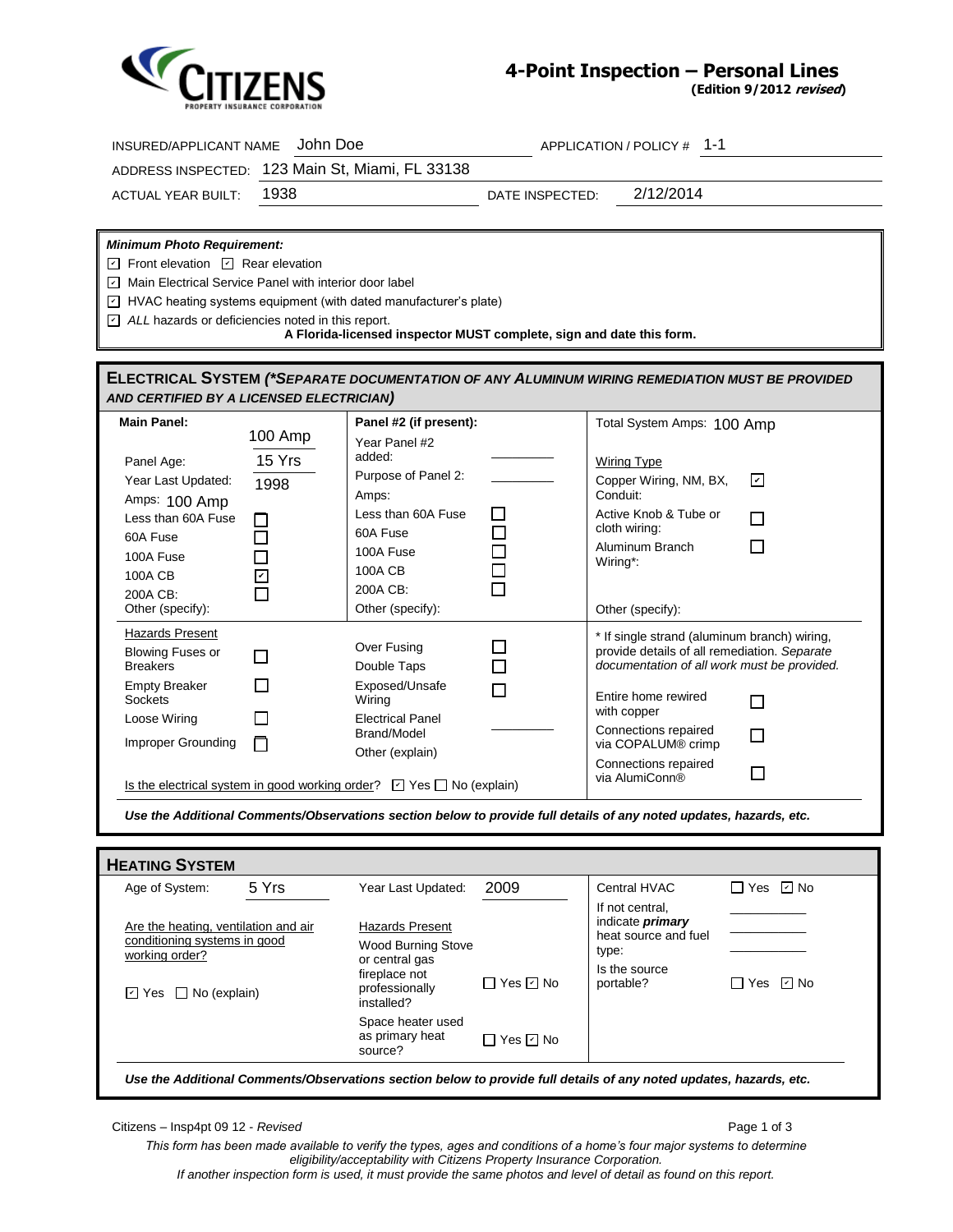

**(Edition 9/2012 revised)**

| <b>PLUMBING SYSTEM</b>                                                                                                                                                                                                                                                   |                                                                                                                                                    |                                                                                                                                    |                                                                                                                                                                                                                                                        |  |  |  |  |  |
|--------------------------------------------------------------------------------------------------------------------------------------------------------------------------------------------------------------------------------------------------------------------------|----------------------------------------------------------------------------------------------------------------------------------------------------|------------------------------------------------------------------------------------------------------------------------------------|--------------------------------------------------------------------------------------------------------------------------------------------------------------------------------------------------------------------------------------------------------|--|--|--|--|--|
| Age of System:<br>17 Yrs                                                                                                                                                                                                                                                 | Year Last Updated:<br>1997                                                                                                                         |                                                                                                                                    | Deficiencies (check all that apply):                                                                                                                                                                                                                   |  |  |  |  |  |
| <b>Type of Pipes</b><br>Copper:<br>$\vert\mathbf{v}\vert$<br>$\mathbf v$<br>PVC:<br>Galvanized:<br>Polybutylene:<br>Other (specify):<br>Use the Additional Comments/Observations section below to provide full details of any noted updates, hazards, deficiencies, etc. | Is the plumbing system in good<br>working order?<br>नि Yes । ∏ No                                                                                  | Active leak<br>Indication of prior leak(s)<br>Connections/Hoses leaking<br>or cracked<br>Water Heater (explain)<br>Other (explain) |                                                                                                                                                                                                                                                        |  |  |  |  |  |
| ROOF - WITH 2 ROOF PHOTOS, THIS PORTION CAN TAKE THE PLACE OF THE ROOF CONDITION CERTIFICATION FORM (CIT RCF-1)                                                                                                                                                          |                                                                                                                                                    |                                                                                                                                    |                                                                                                                                                                                                                                                        |  |  |  |  |  |
| <b>Predominant Roof</b> Built-up<br>Covering Material:<br>8 Yrs<br>Roof Age (years):<br>12 Yrs<br>Remaining Useful Life:<br>02/01/2006<br>Date of Last Roofing Permit:<br>02/01/2006<br>Date of Last Update:                                                             | <b>Secondary Roof</b><br>Covering Material:<br>Roof Age (years):<br>Remaining Useful Life:<br>Date of Last Roofing Permit:<br>Date of Last Update: |                                                                                                                                    | Any visible signs of damage /<br>deterioration? (describe)<br>(e.g. curling/ lifted/ loose/<br>missing shingles or tiles,<br>sagging or uneven roof deck)<br><b>Predominant Roof</b><br>$\Box$ Yes $\Box$ No<br>Secondary Roof<br>$\Box$ Yes $\Box$ No |  |  |  |  |  |
| If updated (check one):<br>Full Replacement<br>$ \mathcal{V} $<br><b>Partial Replacement</b><br>100<br>% of Replacement<br><b>Overall Condition of Roof:</b>                                                                                                             | If updated (check one):<br><b>Full Replacement</b><br><b>Partial Replacement</b><br>% of Replacement<br>Overall Condition of Roof:                 |                                                                                                                                    | Any visible signs of leaks?<br><b>Predominant Roof</b><br>$\Box$ Yes $\Box$ No<br>Secondary Roof                                                                                                                                                       |  |  |  |  |  |
| Excellent<br>Good<br>Fair<br>Poor (explain)                                                                                                                                                                                                                              | Excellent<br>Good<br>Fair<br>Poor (explain)                                                                                                        |                                                                                                                                    | $\Box$ Yes $\Box$ No                                                                                                                                                                                                                                   |  |  |  |  |  |
| Use the Additional Comments/Observations section below to provide full details of any noted updates, hazards, etc. for<br>all roof coverings.                                                                                                                            |                                                                                                                                                    |                                                                                                                                    |                                                                                                                                                                                                                                                        |  |  |  |  |  |
| <b>ADDITIONAL COMMENTS OR OBSERVATIONS (USE ADDITIONAL PAGES AS NEEDED):</b>                                                                                                                                                                                             |                                                                                                                                                    |                                                                                                                                    |                                                                                                                                                                                                                                                        |  |  |  |  |  |
| ALL 4-POINT INSPECTIONS MUST BE INSPECTED AND COMPLETED BY A VERIFIABLE FLORIDA-LICENSED<br>INSPECTOR. I CERTIFY THAT THE ABOVE STATEMENTS ARE TRUE AND CORRECT.                                                                                                         |                                                                                                                                                    |                                                                                                                                    |                                                                                                                                                                                                                                                        |  |  |  |  |  |
|                                                                                                                                                                                                                                                                          | FL Lic Home Inspector                                                                                                                              | HI-820 Nachi08042202                                                                                                               | 2/12/2014                                                                                                                                                                                                                                              |  |  |  |  |  |
| <b>INSPECTOR SIGNATURE</b>                                                                                                                                                                                                                                               | <b>TITLE</b>                                                                                                                                       | <b>LICENSE NUMBER</b>                                                                                                              | <b>DATE</b>                                                                                                                                                                                                                                            |  |  |  |  |  |

Citizens – Insp4pt 09 12 - *Revised* Page 2 of 3

*This form has been made available to verify the types, ages and conditions of a home's four major systems to determine eligibility/acceptability with Citizens Property Insurance Corporation. If another inspection form is used, it must provide the same photos and level of detail as found on this report.*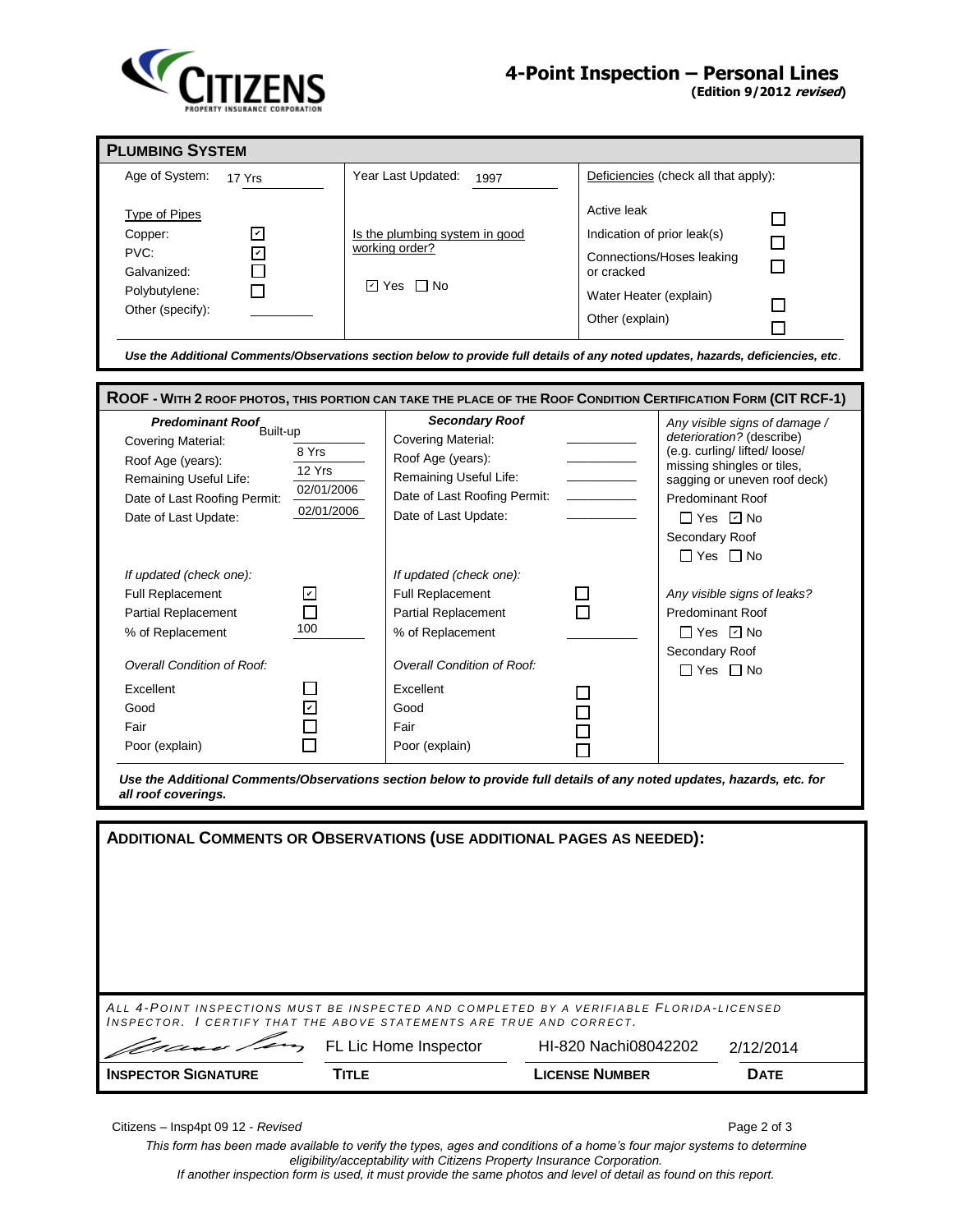

# **A 4-Point Inspection is required for all homeowner, dwelling and mobile home applications for properties over 30 years old.**

The Citizens 4-Point Inspection form includes the minimum data needed for Underwriting to properly evaluate a property application. While this specific form is not required, any other inspection submitted for consideration must include at least this level of detail to be acceptable to Citizens.

### **PHOTO REQUIREMENTS**

Photos must accompany each 4-Point inspection submitted to Citizens. The minimum photo requirement for all submissions is a front and rear elevation. However, there are additional photo requirements for a 4-Point inspection such as:

- Open Main Electrical Panel and Interior Door HVAC heating system
- ALL hazards or deficiencies noted **(with dated manufacturer's plate)**
- 

#### **ROOF REQUIREMENTS**

The Citizens 4-Point inspection may be submitted in lieu of the Citizens Roof Condition Certification Form (CIT RCF-1) if a minimum of 2 photos of the roof are also provided. This will satisfy the required roof documentation listed in the Citizens Rules Manual.

### **INSPECTOR REQUIREMENTS**

All inspection forms must be inspected and completed by a verifiable Florida-licensed professional. Without a verifiable, certified inspector's dated signature, the form will not be accepted. The following *FLORIDA-LICENSED* individuals may complete a 4-Point Inspection for Citizens in its entirety:

*Note*: A trade-specific, licensed professional may sign off only on their trade component of the 4-Point inspection form (e.g., a roofing inspector may sign off only on the roofing portion of the form).

- A general, residential, or building contractor
- A building code inspector
- A registered architect
- A home inspector
- A professional engineer
- A building code official who is authorized by the State of Florida to verify building code compliance

### **CERTIFYING THE CONDITION OF EACH SYSTEM**

The Florida-licensed inspector is required to certify the condition of the electrical, HVAC and plumbing systems. "Acceptable Condition" means that each system is working as intended and there are no visible hazards or deficiencies.

### **ADDITIONAL COMMENTS OR OBSERVATIONS**

This section of the 4-Point inspection must be completed with full details/descriptions if *any* of the following are noted on the inspection:

- Updates (provide full details of the types of updates, date completed and by whom)
	- Any visible hazards/deficiencies are present
- Any system determined *NOT* to be in good working order.

### **NOTE TO ALL AGENTS**

The writing agent must fully review each 4-Point inspection submitted with an application for coverage in advance. It is the agent's responsibility to ensure that all Citizens rules and requirements are met before the application is bound. Properties with electrical, heating or plumbing systems not in good working order *or* with existing hazards / deficiencies cannot be submitted to Citizens.

Citizens – Insp4pt 09 12 - *Revised* Page 3 of 3

*This form has been made available to verify the types, ages and conditions of a home's four major systems to determine eligibility/acceptability with Citizens Property Insurance Corporation. If another inspection form is used, it must provide the same photos and level of detail as found on this report.*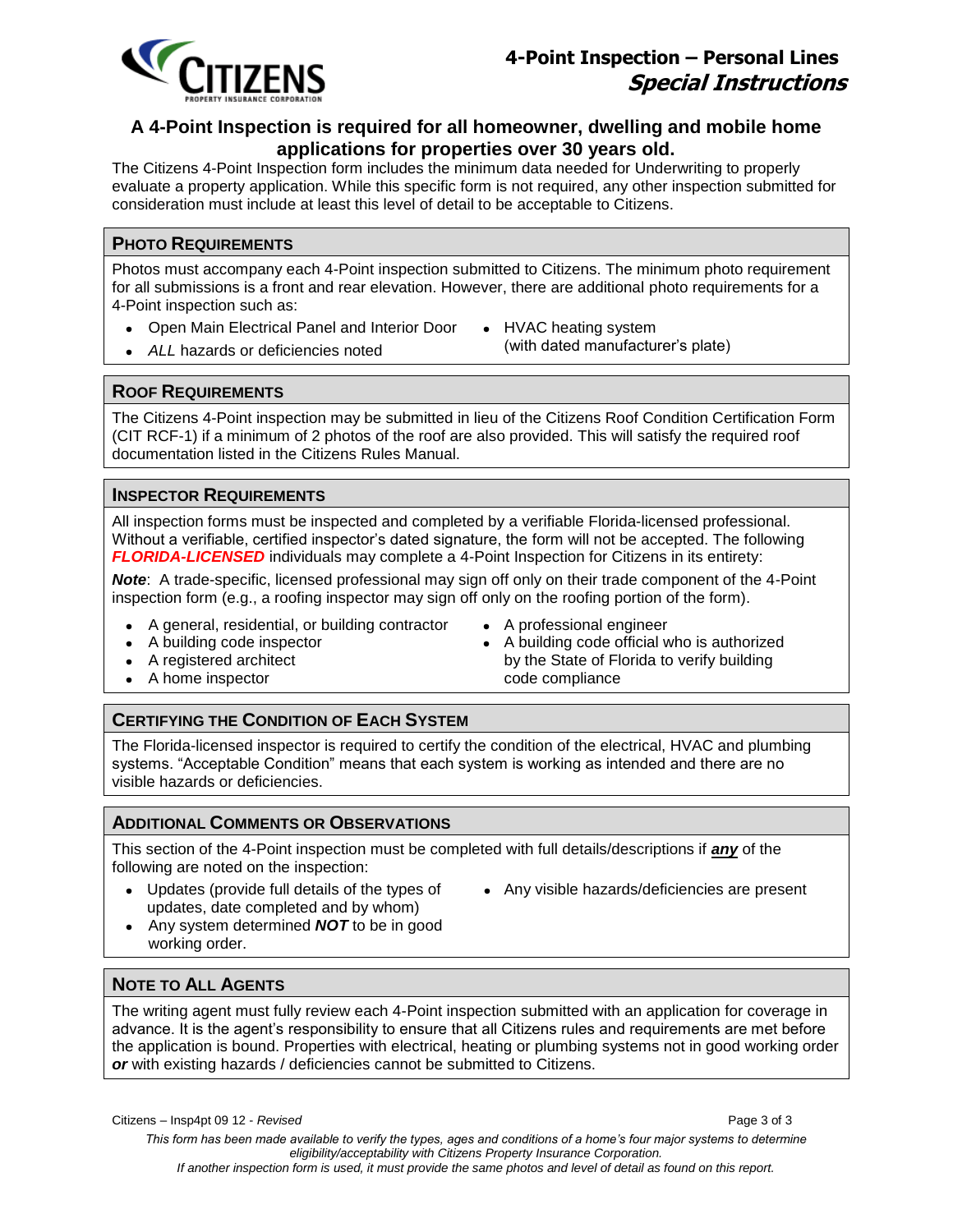

 $1 - 1 - 001$ 

 $1 - 1 - 002$ 



 $1 - 1 - 003$ 

 $1 - 1 - 005$ 



 $1 - 1 - 006$ 



 $1 - 1 - 007$ 



**USave Property Inspection Co.** 4471 NW 36 St, Ste 210 Miami Springs, FL 33166

> 305 887-0324 Miami Dade 954 246-0468 Broward 888 486-8866 Toll Free www,USaveInspect.com